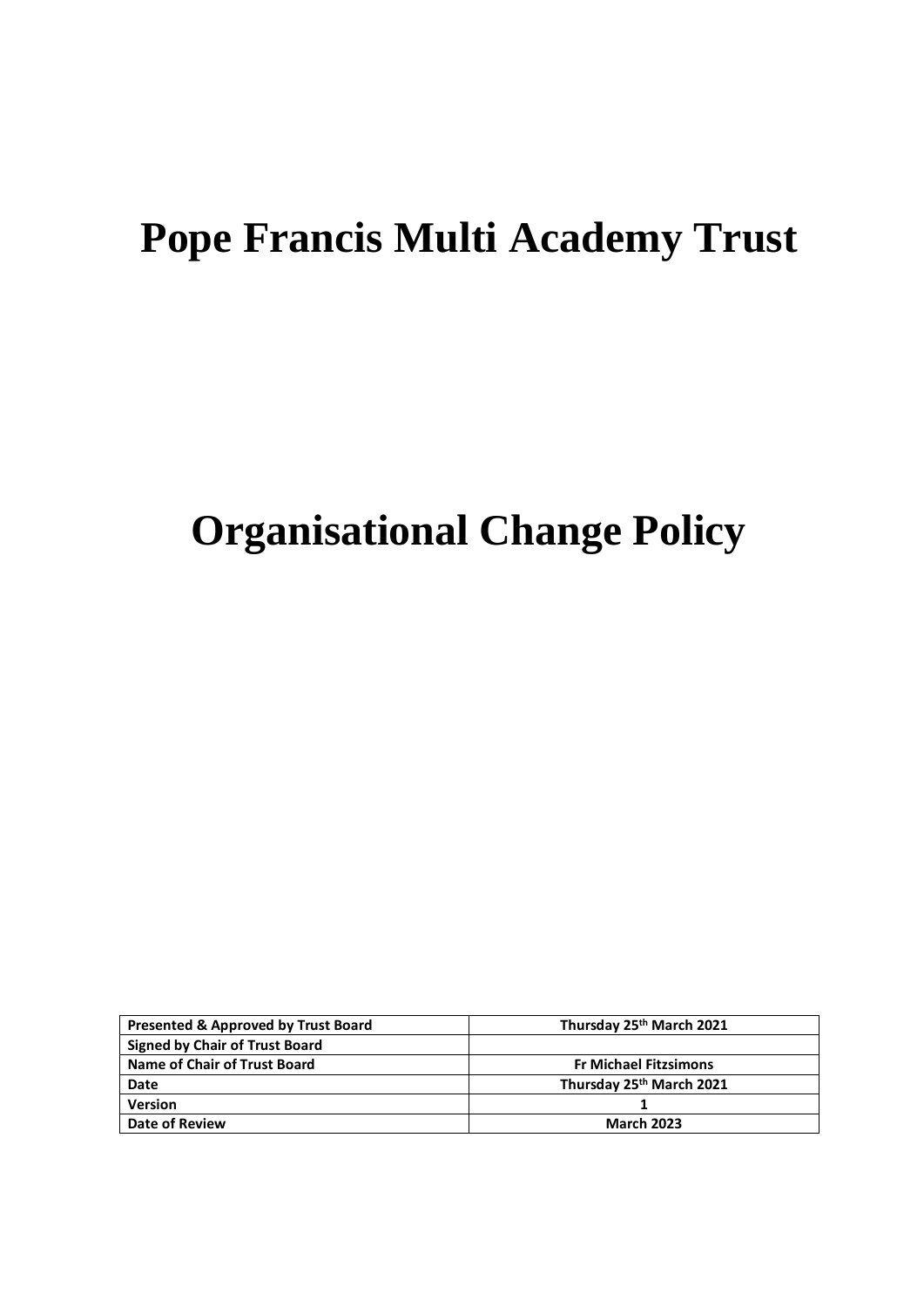### Organisational Change Policy

#### 1. Introduction

- 1.1. The Academy Trust is committed to ensuring its workforce operates effectively and efficiently.
- 1.2. The Academy Trust will exercise good practice and regularly review its organisational structure to ensure that it is fit for purpose and delivers the best possible outcomes for pupils and is financially sustainable longer term.
- 1.3. The Academy Trust aims to ensure security and stability of employment as far as possible. However, considering funding limitations, service delivery requirements and external factors, organisational change may be necessary.
- 1.4. Organisational change refers to strategic change which has the potential to affect jobs and may result in the redeployment of employees and redundancy.
- 1.5. The purpose of this policy is to provide a framework for organisational change to be planned and implemented in an open, fair and consistent manner.
- 1.6. Definitions

"Headteacher" also refers to any other title used to identify the Headteacher, where appropriate.

"Employee" refers to any member of the staff, teaching and support, employed to work at the School.

#### 2. Scope of this Policy

- 2.1. This policy applies to all employees of the Academy Trust.
- 2.2. This policy does not form part of the employee's contractual terms and conditions and may be amended from time to time.

#### 3. Principles

- 3.1. When managing organisational change, the Academy Trust will comply with all legislative requirements and operate in accordance with this policy.
- 3.2. The Academy Trust is committed to a consistent and ongoing approach to resource planning. Non-pay spending will be continually reviewed in order to minimise budgetdriven staffing changes.
- 3.3. Employees who are affected by organisational change will be provided with appropriate information and support in a timely manner. This includes employees who are absent from work for any reason.
- 3.4. Where organisational change may lead to redundancy, the Academy Trust's Redundancy Policy will be followed at the appropriate time.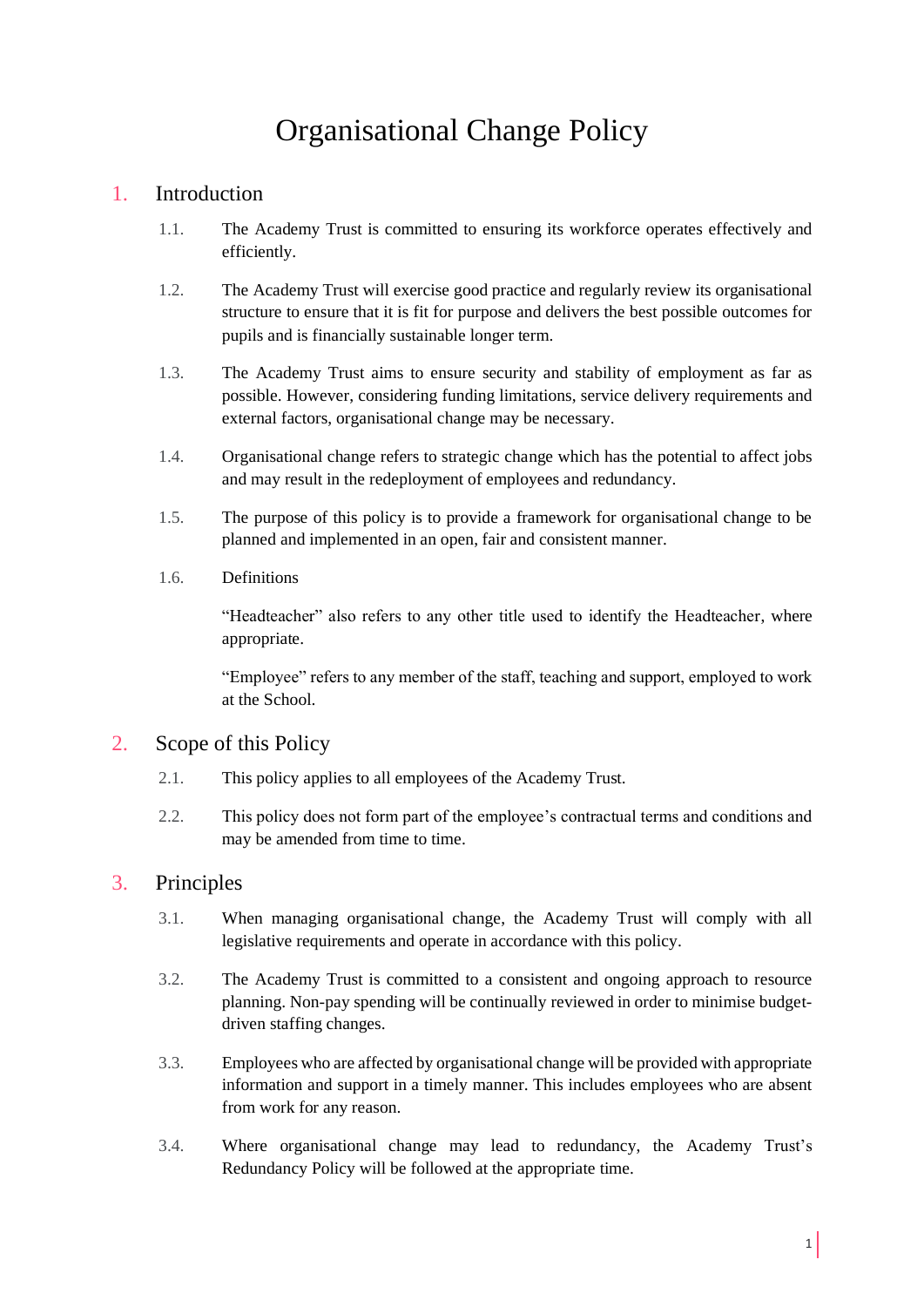#### 4. Scheme of Delegation

4.1. Those responsible for managing organisational change will do so in accordance with the Academy Trust's Scheme of Delegation.

#### 5. Equality and Equality Impact Assessment

- 5.1. The Academy Trust will manage organisational change in accordance with equalities legislation and reasonable adjustments will be considered where required.
- 5.2. An Equality Impact Assessment (EIA) is not a legal requirement, however, will be automatically considered when organisational change is being planned and a determination made as to whether an initial assessment is sufficient or identifies the need for a full EIA.
- 5.3. The appropriate ACAS EIA will be followed, where one is deemed necessary.
- 5.4. When an EIA is undertaken, this will be included in the business case submission.

#### 6. Planning Organisational Change

- 6.1. Organisational change will be planned carefully and with consideration to the Academy Trust's Improvement Plan and wider organisational strategy.
- 6.2. Consideration will be given as to whether the aims of the required change can be achieved without a staffing restructure, for example, through non-pay related spend or a review of job descriptions and working practices.
- 6.3. It is recognised that the financial situation, or other factors, may change at any stage of the organisational change process and any such changes will be responded to.

#### 7. Business Case

- 7.1. A business case will be produced and this will detail the proposed organisational change. The business case proposal will include the following:
	- Rationale for change
	- − Current and proposed staffing structure (including job descriptions, person specifications and salary levels)
	- Identification of new and changed posts
	- Implementation plan including slotting in arrangements selection process
	- − Timeline
	- Any salary protection/safeguarding arrangements, as appropriate
	- − Appeals process, including specific grounds of appeal
	- Equalities Impact Assessment consideration or detail, as appropriate.